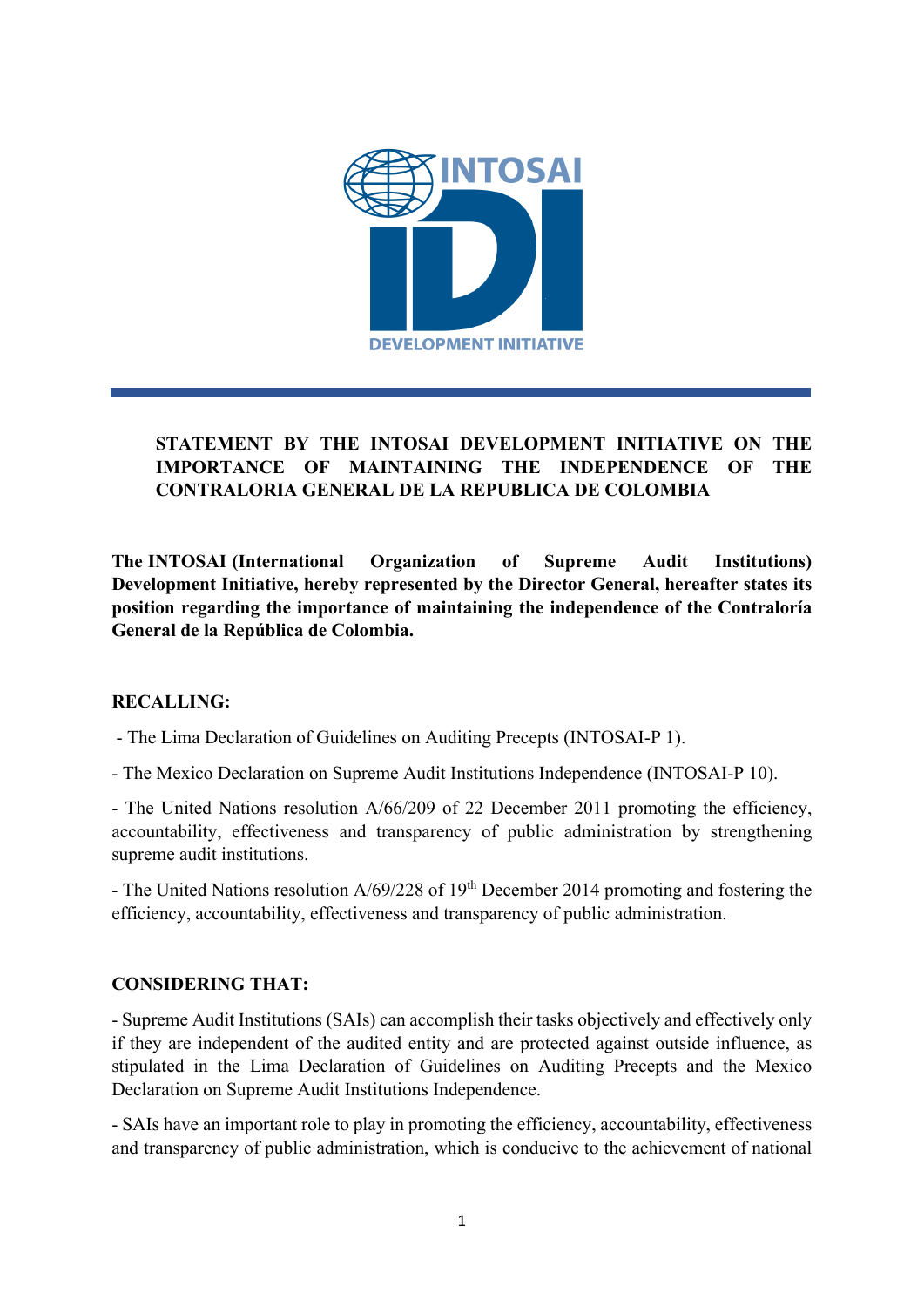development objectives and priorities as well as the internationally agreed development goals, including the Sustainable Development Goals.

- Since its establishment in 1953, INTOSAI has played an increasing role in the creation of an international framework for sharing and disseminating knowledge, standards and good practices to strengthen external control of public finances, and to sustainably improve the independence, professional competence, credibility and influence of SAIs for the benefit of citizens in the respective countries, supported by its autonomous, independent and apolitical character, as well as its special status in the United Nations Economic and Social Council (ECOSOC).

- The INTOSAI Development Initiative (IDI) has developed a dedicated mechanism called the SAI Independence Rapid Advocacy Mechanism (SIRAM) to provide advocacy support to SAIs when they perceive their independence is challenged,

- The Contraloría General de la República de Colombia is a member of INTOSAI and the Organization of Latin-American and Caribbean Supreme Audit Institutions (OLACEFS).

#### **AKNOWLEDGING:**

- That the Contraloría General de Colombia has perceived a risk to its independence after the publication of the audit on Hidroituango project and requested the initiation of a SIRAM case.

- The different opinions expressed by various stakeholders from the public sector and civil society in Colombia, who were consulted as part of the assessment stage of the SIRAM process.

#### **THE INTOSAI DEVELOPMENT INITIATIVE HAS DECIDED TO BRING TO THE ATTENTION OF THE GOVERNMENT, LEGISLATURE AND STAKEHOLDERS THAT IT:**

- 1. Stresses that this Statement does not constitute any view or judgment on the legal dispute that is underway regarding the sanctions imposed by the Contraloría General on the audit of Hidroituango.
- 2. Emphasizes that "a sufficiently broad mandate and full discretion, in the discharge of SAI (Contraloría) function" is an indispensable component of its independence, in accordance with Principle 3 of the Mexico Declaration on SAI independence. The legal right to undertake the audit on Hidroituango has been confirmed by the Auditoría General de Colombia.
- 3. Stresses that as per principle 6 of the Mexico Declaration on SAI Independence, the Contraloría should have the "freedom to decide the content and timing of audit reports and to publish and disseminate them".
- 4. Expresses that, in line with the Mexico Declaration Principles, it will monitor developments related to potential de jure or de facto infringements on the independence of Contraloría regarding the audit on Hidroituango.